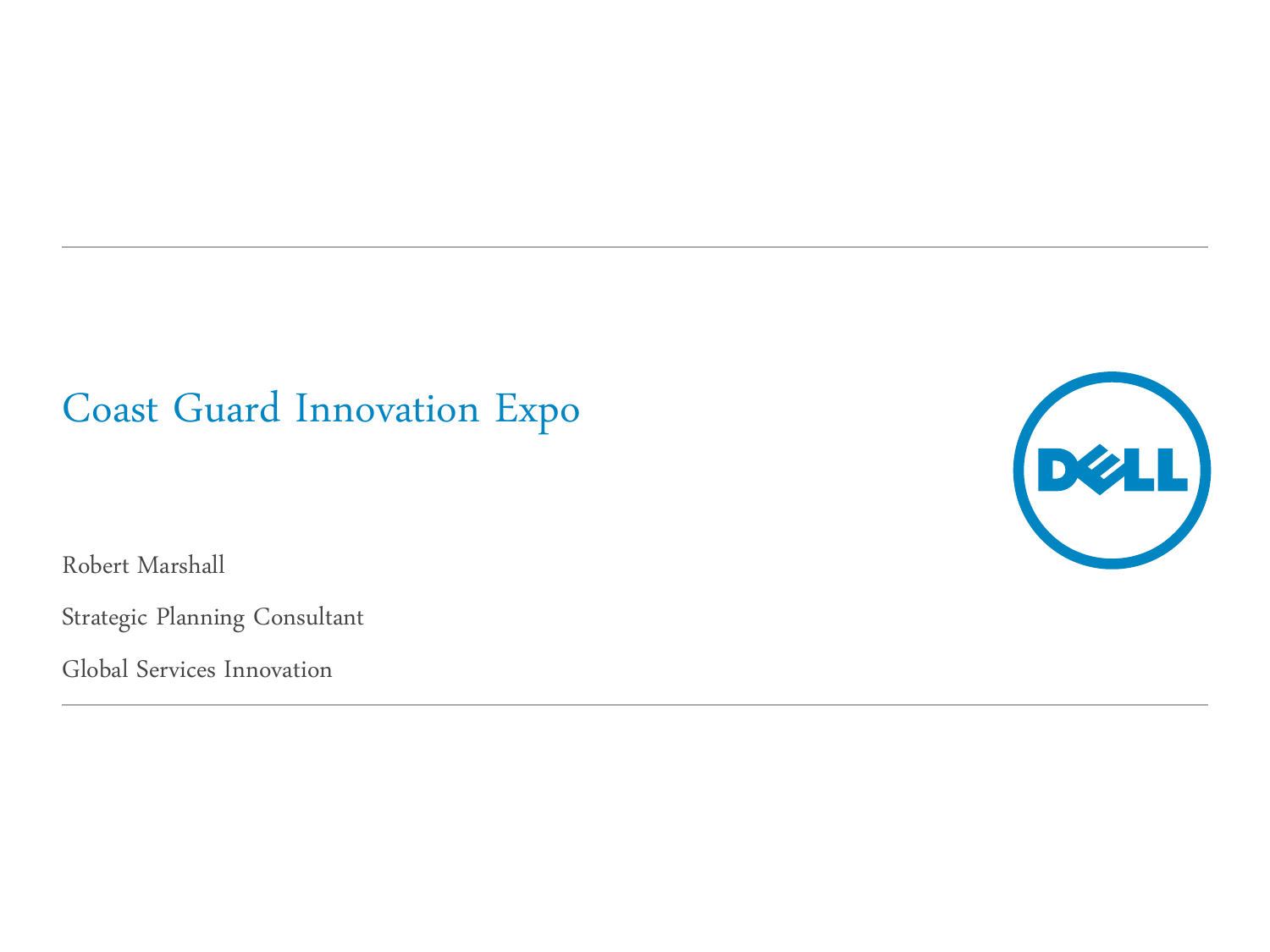## Achieving Optimal Innovation

"If I had one hour to save the world, I would spend fifty-five minutes defining the problem and only five minutes finding the solution."

Albert Einstein

- Focusing the solver group
- Eliminating ambiguity
- Expanding beyond the SMEs
- Measuring the result
- Marketing the solution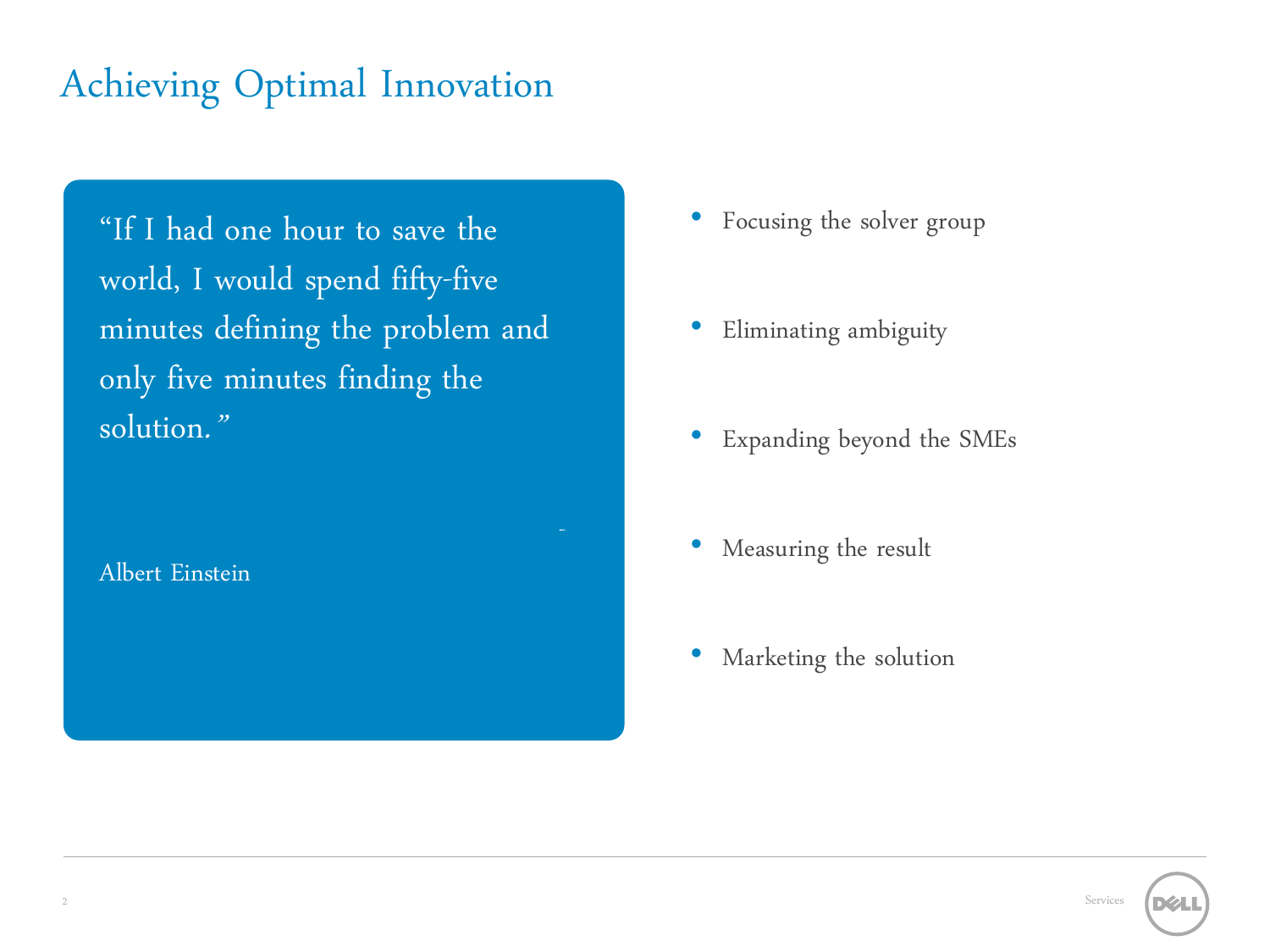# Not What but Why?

• "If I had asked the public what they wanted, they would have said a faster horse."

Henry Ford

• Identify the underlying reasons why people want to use new technological tools.



- "Technology succeeds when it meets a need that people care about." Genevieve Bell Intel Fellow & Ethnologist
- Immersion and observation

Source of Henry Ford Image: http://en.wikipedia.org/wiki/File:Henry\_ford\_1919.jpg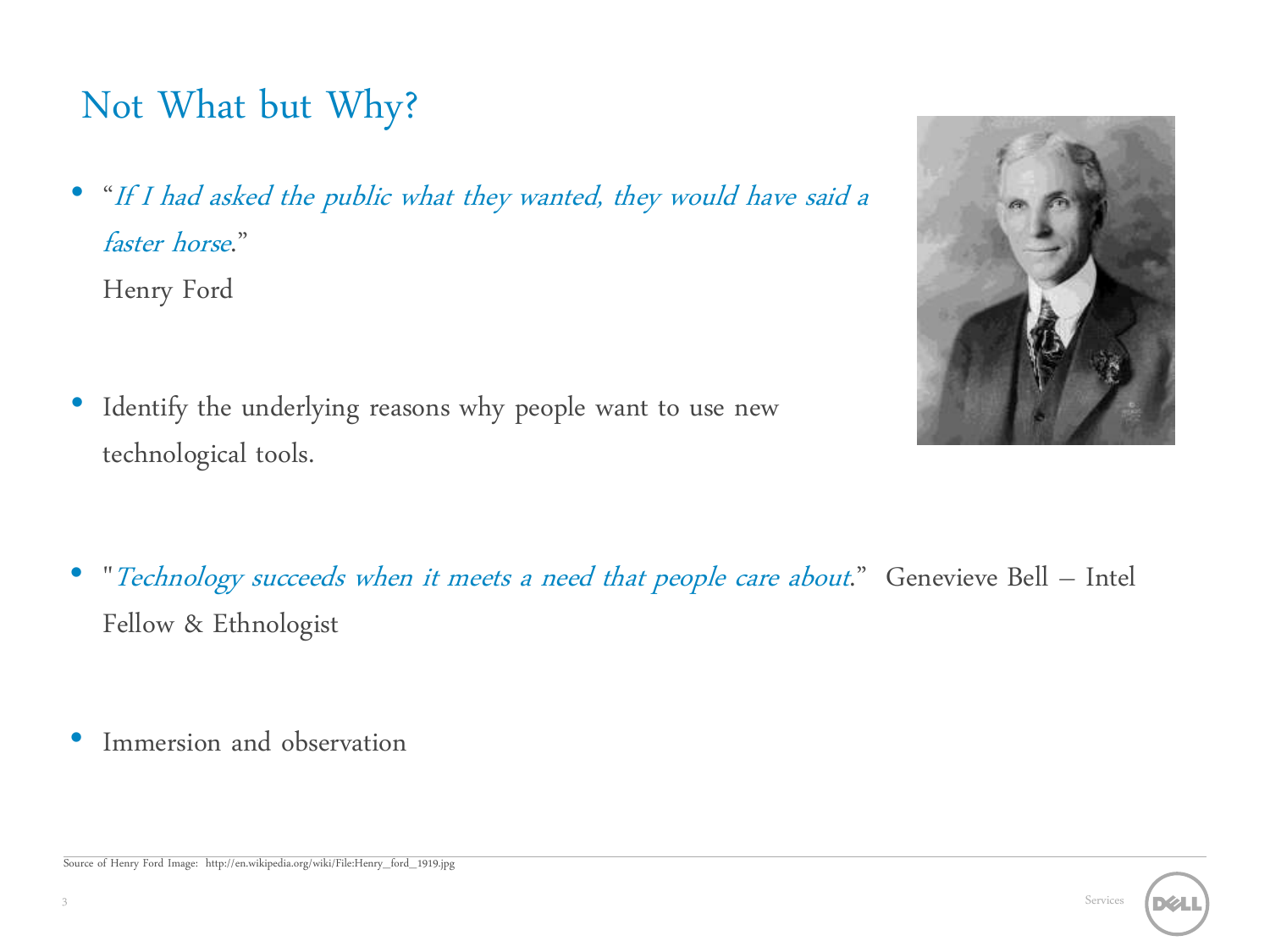#### Millennial Profile

- Technology Savvy, Connected 24 X 7
- Used to getting instant answers
- Openly share information about themselves
- Coordinate through text, IM, and/or Social Network
- Family, friends, and co-workers are constantly in touch



Work Definition and "This Modern Life" from Peter Hinssen

Source of Some Profile Items: Frost and Sullivan: Mega Trends That Will Shape the Future of the World, December, 2010

Sources: Pew Research Center; "Millennials, A Portrait of Generation Next" February, 2010. Communication Impact adapted from Tamera J. Erickson